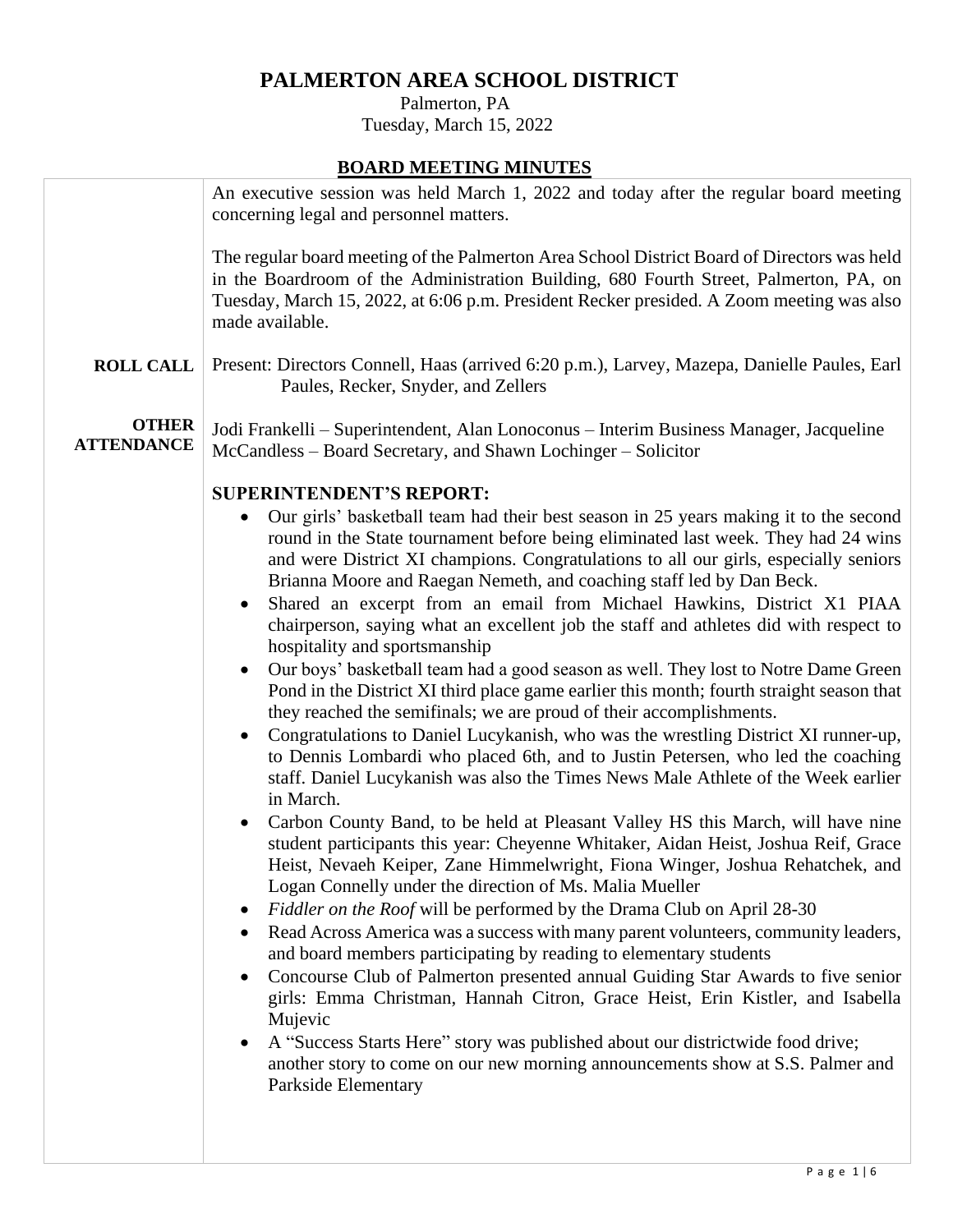| <b>STUDENT REPORT: Riley Fallon, Grade 11</b>                                                                                                                                                                                                                                                                                                                                                                                                                                                                                                                                                                                                                                                                                                                                                                                                                                                                                                                                                                                                                                                                                                                                                                                                                                                                                                 |
|-----------------------------------------------------------------------------------------------------------------------------------------------------------------------------------------------------------------------------------------------------------------------------------------------------------------------------------------------------------------------------------------------------------------------------------------------------------------------------------------------------------------------------------------------------------------------------------------------------------------------------------------------------------------------------------------------------------------------------------------------------------------------------------------------------------------------------------------------------------------------------------------------------------------------------------------------------------------------------------------------------------------------------------------------------------------------------------------------------------------------------------------------------------------------------------------------------------------------------------------------------------------------------------------------------------------------------------------------|
| Five senior girls selected for the Guiding Star Award for their outstanding academics,<br>extracurricular activities, and community involvement                                                                                                                                                                                                                                                                                                                                                                                                                                                                                                                                                                                                                                                                                                                                                                                                                                                                                                                                                                                                                                                                                                                                                                                               |
| Drama Club continues to prepare for Fiddler on the Roof; students working very hard;<br>$\bullet$                                                                                                                                                                                                                                                                                                                                                                                                                                                                                                                                                                                                                                                                                                                                                                                                                                                                                                                                                                                                                                                                                                                                                                                                                                             |
| tickets on sale now; looking for local business sponsors                                                                                                                                                                                                                                                                                                                                                                                                                                                                                                                                                                                                                                                                                                                                                                                                                                                                                                                                                                                                                                                                                                                                                                                                                                                                                      |
| Introduction to Computer Science/Coding students learning about user interfaces and<br>$\bullet$<br>creating their own applications of their choice                                                                                                                                                                                                                                                                                                                                                                                                                                                                                                                                                                                                                                                                                                                                                                                                                                                                                                                                                                                                                                                                                                                                                                                           |
| Gifted students working on their spring projects; will present April 11 <sup>th</sup><br>$\bullet$                                                                                                                                                                                                                                                                                                                                                                                                                                                                                                                                                                                                                                                                                                                                                                                                                                                                                                                                                                                                                                                                                                                                                                                                                                            |
| Pi Day, March 14 <sup>th</sup> , celebrated in Mrs. Baumgardt's classes by finding circles to<br>$\bullet$<br>measure to confirm the value of pi                                                                                                                                                                                                                                                                                                                                                                                                                                                                                                                                                                                                                                                                                                                                                                                                                                                                                                                                                                                                                                                                                                                                                                                              |
| Class of 2022 officers making decisions for prom<br>$\bullet$                                                                                                                                                                                                                                                                                                                                                                                                                                                                                                                                                                                                                                                                                                                                                                                                                                                                                                                                                                                                                                                                                                                                                                                                                                                                                 |
| International Travelers Club finished first fundraiser; 16 students going to Greece<br>٠<br>Select students to participate in Carbon County Band<br>$\bullet$                                                                                                                                                                                                                                                                                                                                                                                                                                                                                                                                                                                                                                                                                                                                                                                                                                                                                                                                                                                                                                                                                                                                                                                 |
| Cora Wentz and Caitlin Wallace representing the high school at the Hugh O'Brien<br>٠<br>Youth Leadership program at the regional event at Albright College in June; program<br>promotes lifelong leadership development opportunities                                                                                                                                                                                                                                                                                                                                                                                                                                                                                                                                                                                                                                                                                                                                                                                                                                                                                                                                                                                                                                                                                                         |
| Freshman class selling Mother's Day flowers; info on the website<br>٠                                                                                                                                                                                                                                                                                                                                                                                                                                                                                                                                                                                                                                                                                                                                                                                                                                                                                                                                                                                                                                                                                                                                                                                                                                                                         |
| Mock Trial did not advance to the finals in district competition, but did receive very<br>$\bullet$<br>good scores and comments                                                                                                                                                                                                                                                                                                                                                                                                                                                                                                                                                                                                                                                                                                                                                                                                                                                                                                                                                                                                                                                                                                                                                                                                               |
| FBLA students begin taking their tests for the state competition in Hershey in April<br>٠                                                                                                                                                                                                                                                                                                                                                                                                                                                                                                                                                                                                                                                                                                                                                                                                                                                                                                                                                                                                                                                                                                                                                                                                                                                     |
| PA Youth Education Association students completed their mock lessons; will observe<br>$\bullet$                                                                                                                                                                                                                                                                                                                                                                                                                                                                                                                                                                                                                                                                                                                                                                                                                                                                                                                                                                                                                                                                                                                                                                                                                                               |
| teachers and report back for further studies on effective teaching skills                                                                                                                                                                                                                                                                                                                                                                                                                                                                                                                                                                                                                                                                                                                                                                                                                                                                                                                                                                                                                                                                                                                                                                                                                                                                     |
| NHS students finishing their tutoring efforts at S.S. Palmer; will run a blood drive this<br>$\bullet$                                                                                                                                                                                                                                                                                                                                                                                                                                                                                                                                                                                                                                                                                                                                                                                                                                                                                                                                                                                                                                                                                                                                                                                                                                        |
| spring and help with community Easter programs                                                                                                                                                                                                                                                                                                                                                                                                                                                                                                                                                                                                                                                                                                                                                                                                                                                                                                                                                                                                                                                                                                                                                                                                                                                                                                |
|                                                                                                                                                                                                                                                                                                                                                                                                                                                                                                                                                                                                                                                                                                                                                                                                                                                                                                                                                                                                                                                                                                                                                                                                                                                                                                                                               |
| Scholastic Scrimmage students preparing for events in March/April                                                                                                                                                                                                                                                                                                                                                                                                                                                                                                                                                                                                                                                                                                                                                                                                                                                                                                                                                                                                                                                                                                                                                                                                                                                                             |
| <b>BUSINESS MANAGER'S REPORT:</b>                                                                                                                                                                                                                                                                                                                                                                                                                                                                                                                                                                                                                                                                                                                                                                                                                                                                                                                                                                                                                                                                                                                                                                                                                                                                                                             |
| District will purchase a 24' x 28' two-car garage and possible additional smaller                                                                                                                                                                                                                                                                                                                                                                                                                                                                                                                                                                                                                                                                                                                                                                                                                                                                                                                                                                                                                                                                                                                                                                                                                                                             |
|                                                                                                                                                                                                                                                                                                                                                                                                                                                                                                                                                                                                                                                                                                                                                                                                                                                                                                                                                                                                                                                                                                                                                                                                                                                                                                                                               |
| structure for placement after demolition of the Seventh Street fieldhouse<br>Presented draft of preliminary 2022-2023 budget. Salaries, PSERS, tuition and private<br>schools, and charter schools will have major increases. Need to look at strategies to<br>lower costs of charter schools. Total annual budget projecting around \$37m with a<br>budget gap after proposed use of reserves of \$826k. Preliminary budget gap will<br>produce a \$2.9m deficit before any tax increase. Taxpayer impacts with several<br>different mil increases, projected fund balances, PSERS rate and projections, and<br>historical Act 1 index and historical millage were shown. Next steps are a May 3 <sup>rd</sup><br>workshop on proposed budget and May 18 <sup>th</sup> vote for approval of proposed budget.<br>Final presentation at June $7th$ workshop and final vote on June $21st$<br>The work proposed at the March 1 <sup>st</sup> workshop for fixing tennis courts is fair as far<br>$\bullet$<br>as repairs go, and not as bad as having to remove the entire surface. The value is<br>there to repair it now instead of waiting a few more years, however, it is a current<br>hazard and liability, so recommends getting it taken care of now to support tennis<br>program. Capital funds are there to take care of the project. |
|                                                                                                                                                                                                                                                                                                                                                                                                                                                                                                                                                                                                                                                                                                                                                                                                                                                                                                                                                                                                                                                                                                                                                                                                                                                                                                                                               |
| <b>BOARD MEMBER REPORTS:</b><br>Director Larvey - LCCC:                                                                                                                                                                                                                                                                                                                                                                                                                                                                                                                                                                                                                                                                                                                                                                                                                                                                                                                                                                                                                                                                                                                                                                                                                                                                                       |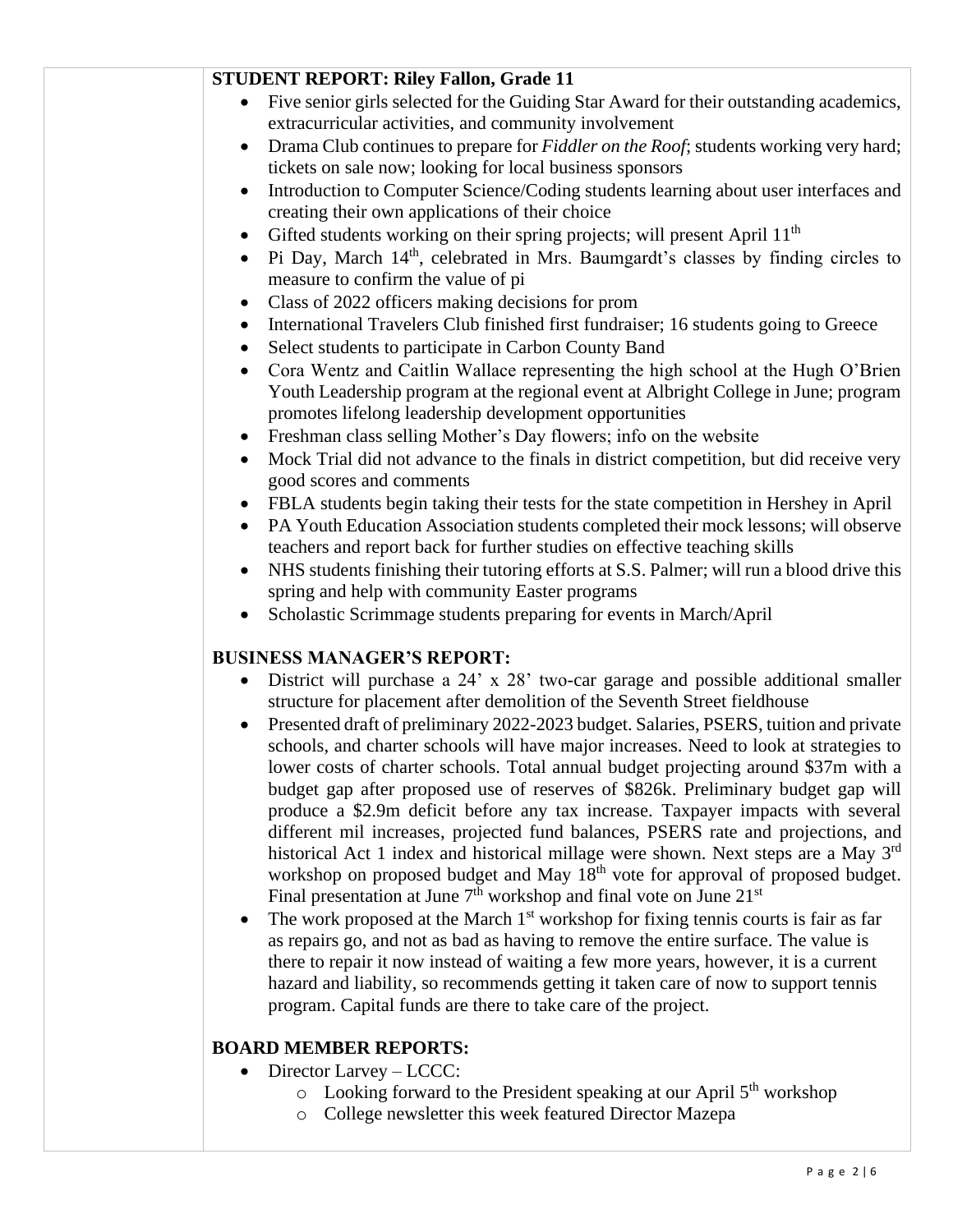|                                    | Director Zellers - PSBA:<br>$\bullet$                                                     |  |  |  |
|------------------------------------|-------------------------------------------------------------------------------------------|--|--|--|
|                                    | Spring Advocacy Day is April 25 in Harrisburg to advocate for key<br>$\circ$              |  |  |  |
|                                    | education issues                                                                          |  |  |  |
|                                    | o PASA/PSBA School Leadership Conference in October looking to highlight                  |  |  |  |
|                                    | outstanding acts/musicals in districts at the Annual Student Showcase by                  |  |  |  |
|                                    | submitting application; each district chosen to perform will receive \$500<br>honorarium  |  |  |  |
|                                    | Director Connell - CCTI:                                                                  |  |  |  |
|                                    | o Free student mini camp for grades 5-8 to preview all the specialties offered,           |  |  |  |
|                                    | two sessions are June 20-23 and June 27-30                                                |  |  |  |
|                                    | Director Haas - Library:                                                                  |  |  |  |
|                                    | o Basket Social going on with minimum \$25 value of each, drawing April 11                |  |  |  |
|                                    | <b>PUBLIC PARTICIPATION:</b>                                                              |  |  |  |
|                                    | None<br>$\bullet$                                                                         |  |  |  |
|                                    |                                                                                           |  |  |  |
| <b>BOARD</b>                       | Director Connell moved, seconded by Director Mazepa, to approve the board meeting         |  |  |  |
| <b>MEETING</b>                     | minutes from February 15, 2022 and March 1, 2022.                                         |  |  |  |
| <b>MINUTES</b>                     |                                                                                           |  |  |  |
|                                    | Aye Votes: All Directors Present.                                                         |  |  |  |
|                                    | Nay Votes: None. Motion Carried.                                                          |  |  |  |
| <b>CONSENT</b>                     | Director Zellers moved, seconded by Director Haas, to approve the attached consent        |  |  |  |
| <b>AGENDA</b>                      | agenda.                                                                                   |  |  |  |
|                                    |                                                                                           |  |  |  |
|                                    | Aye Votes: All Directors Present.                                                         |  |  |  |
|                                    | Nay Votes: None. Motion Carried.                                                          |  |  |  |
|                                    | <b>CONSENT AGENDA:</b>                                                                    |  |  |  |
|                                    |                                                                                           |  |  |  |
| <b>FINANCIAL</b>                   | Approved the Accounts Payable Reports                                                     |  |  |  |
| <b>REPORTS</b>                     |                                                                                           |  |  |  |
|                                    | Approved the Treasurer's Reports                                                          |  |  |  |
|                                    |                                                                                           |  |  |  |
|                                    | <b>Approved Budget Transfers</b>                                                          |  |  |  |
|                                    | Approved Adrian Miller as Food Service Worker at a rate of \$13.85 per hour effective     |  |  |  |
| <b>FOOD SERVICE</b><br><b>HIRE</b> | March 16, 2022                                                                            |  |  |  |
|                                    |                                                                                           |  |  |  |
| <b>SUB TEACHER</b>                 | Approved Brianna Keiser as Substitute Teacher at a daily rate of \$110.00 effective March |  |  |  |
| <b>HIRE</b>                        | 16, 2022                                                                                  |  |  |  |
| <b>UNCOMPENSATED</b>               | Approved the following uncompensated leave requests:                                      |  |  |  |
| <b>LEAVES</b>                      |                                                                                           |  |  |  |
|                                    | Employee #496<br>January 31, 2022 and February 14, 2022                                   |  |  |  |
|                                    | Employee #579<br>March 7, 2022 through March 10, 2022                                     |  |  |  |
|                                    |                                                                                           |  |  |  |
| <b>FMLA</b>                        | Approved intermittent Family & Medical Leave through August 3, 2022 for employee          |  |  |  |
|                                    | #4679                                                                                     |  |  |  |
|                                    |                                                                                           |  |  |  |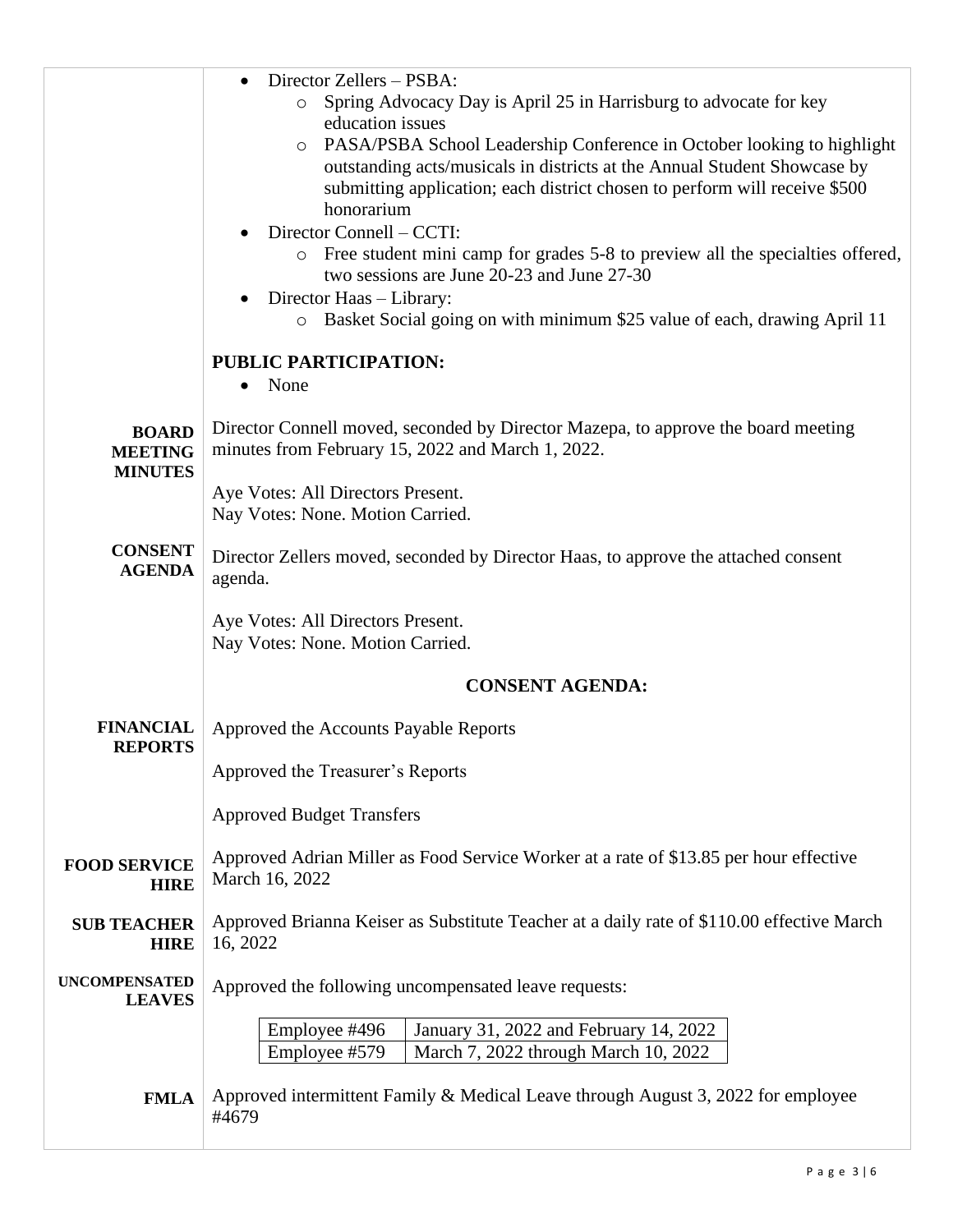| <b>HOMEBOUND</b><br><b>INSTRUCTION</b>                         | Approved Kimberly Nenscel to teach five (5) hours a week of homebound instruction at the<br>rate of \$33.00 per hour through the end of the 2021-2022 school year |                                         |                                                                    |                                                                                              |  |
|----------------------------------------------------------------|-------------------------------------------------------------------------------------------------------------------------------------------------------------------|-----------------------------------------|--------------------------------------------------------------------|----------------------------------------------------------------------------------------------|--|
| <b>RETIREMENT</b>                                              | Accepted the retirement of Thomas Smelas as High School Business Education Teacher<br>effective at the end of the 2021-2022 school year                           |                                         |                                                                    |                                                                                              |  |
| <b>RESIGNATIONS</b>                                            | Accepted the resignation of Cathy Laird as Food Service Worker effective February 28,<br>2022                                                                     |                                         |                                                                    |                                                                                              |  |
|                                                                | 2022                                                                                                                                                              |                                         |                                                                    | Accepted the resignation of Kerry Palumbo as Mentor for JoLynn Gazo effective March 3,       |  |
| <b>MENTORS</b>                                                 | Approved the following Mentors for the remainder of the 2021-2022 school year:                                                                                    |                                         |                                                                    |                                                                                              |  |
|                                                                | Lisa Failla<br>Tanya Hess                                                                                                                                         | for JoLynn Gazo<br>for Lyndsey Armitage |                                                                    | \$1,461.00 prorated effective March 16, 2022<br>\$1,461.00 prorated effective March 18, 2022 |  |
| <b>SPRING COACH</b><br><b>RESIGNATION &amp;</b><br><b>HIRE</b> | effective March 16, 2022:                                                                                                                                         |                                         |                                                                    | Accepted the following coach resignation for the remainder of the 2021-2022 school year      |  |
|                                                                | Craig Marlatt                                                                                                                                                     | Softball Volunteer Coach                |                                                                    |                                                                                              |  |
|                                                                | March 16, 2022:                                                                                                                                                   |                                         |                                                                    | Approved the following coach for the remainder of the 2021-2022 school year effective        |  |
|                                                                | Craig Marlatt                                                                                                                                                     |                                         | Softball Co-Assistant Coach (1/2)                                  | \$1,358                                                                                      |  |
| <b>FALL COACHES</b><br>2022-2023                               |                                                                                                                                                                   |                                         | Approved the following fall coaches for the 2022-2023 school year: |                                                                                              |  |
|                                                                |                                                                                                                                                                   | <b>FOOTBALL:</b>                        |                                                                    |                                                                                              |  |
|                                                                |                                                                                                                                                                   | Christopher Walkowiak                   | Head Coach                                                         | \$6,352                                                                                      |  |
|                                                                |                                                                                                                                                                   | Mark Versuk                             | <b>Assistant Coach</b>                                             | \$4,158                                                                                      |  |
|                                                                |                                                                                                                                                                   | Michael Falcone                         | <b>Assistant Coach</b>                                             | \$4,158                                                                                      |  |
|                                                                |                                                                                                                                                                   | Freddie Lesher                          | <b>Assistant Coach</b>                                             | \$4,158                                                                                      |  |
|                                                                |                                                                                                                                                                   | Logan Lesher                            | <b>Assistant Coach</b>                                             | \$4,158                                                                                      |  |
|                                                                |                                                                                                                                                                   | Alfredo Ortiz, Jr.                      | <b>Assistant Coach</b>                                             | \$4,158                                                                                      |  |
|                                                                |                                                                                                                                                                   | <b>Christopher Frace</b>                | Co-Assistant Coach (1/2)                                           | \$2,079                                                                                      |  |
|                                                                |                                                                                                                                                                   | William Cameron<br>James Hunsicker      | Co-Assistant Coach $(1/2)$<br><b>Volunteer Assistant Coach</b>     | \$2,079                                                                                      |  |
|                                                                |                                                                                                                                                                   |                                         |                                                                    | $- -$                                                                                        |  |
|                                                                |                                                                                                                                                                   | <b>CROSS COUNTRY:</b>                   |                                                                    |                                                                                              |  |
|                                                                |                                                                                                                                                                   | Michael J. Horvath                      | Assistant Coach (MS) $(1/2)$                                       | \$1,371                                                                                      |  |
|                                                                |                                                                                                                                                                   | Michael Noyola                          | <b>Volunteer Assistant Coach</b>                                   | --                                                                                           |  |
|                                                                |                                                                                                                                                                   |                                         |                                                                    |                                                                                              |  |
|                                                                |                                                                                                                                                                   | <b>FIELD HOCKEY:</b>                    |                                                                    |                                                                                              |  |
|                                                                |                                                                                                                                                                   | Lauren Salerno                          | <b>Head Coach</b>                                                  | \$4,177                                                                                      |  |
|                                                                |                                                                                                                                                                   | Tara Frantz                             | <b>Assistant Coach</b>                                             | \$2,743                                                                                      |  |
|                                                                |                                                                                                                                                                   | <b>Brian Spadt</b>                      | <b>Assistant Coach (MS)</b>                                        | \$2,743                                                                                      |  |
|                                                                |                                                                                                                                                                   | Abigail Everett                         | <b>Volunteer Assistant Coach</b>                                   | $\overline{\phantom{m}}$                                                                     |  |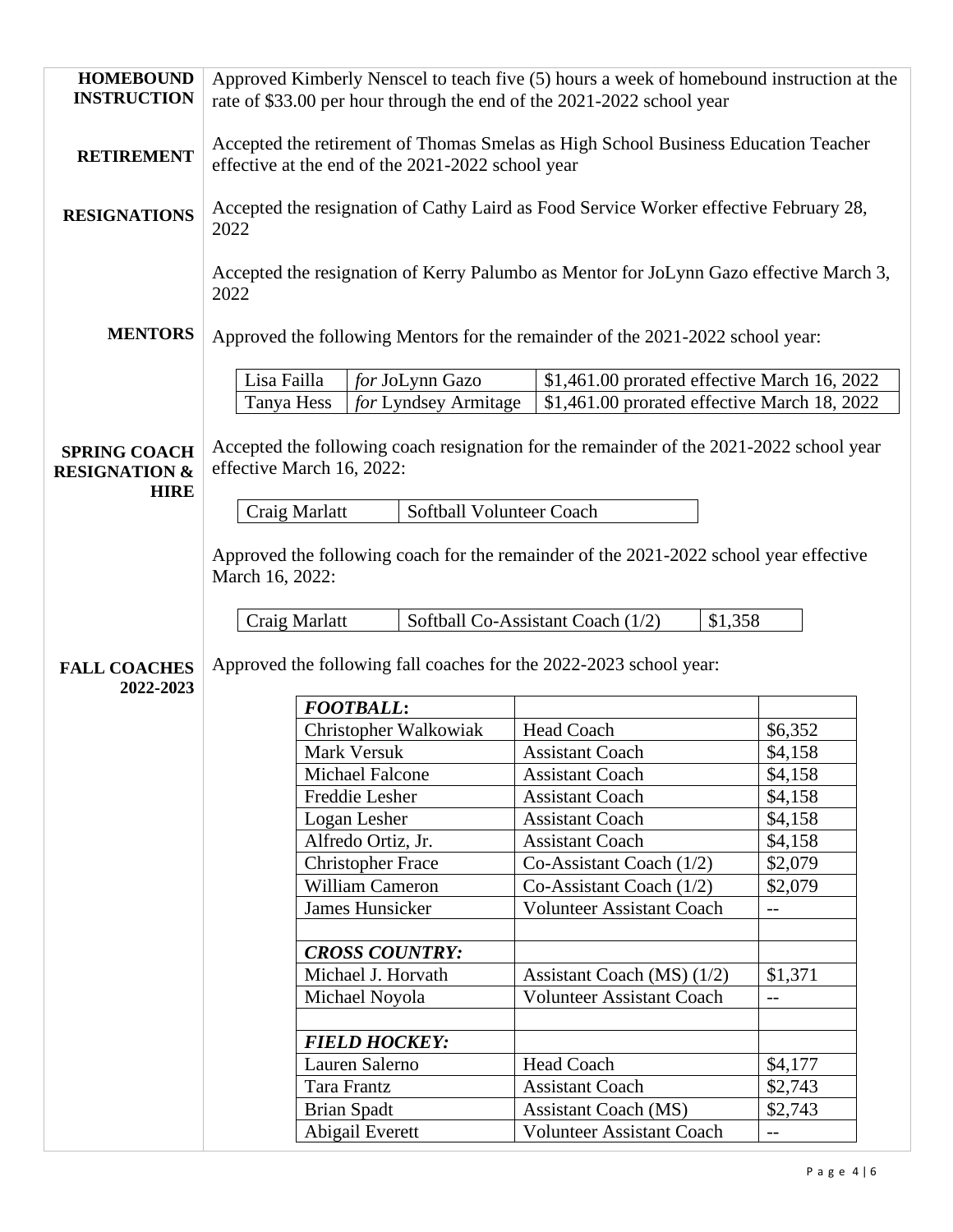|                                                              |                                                                                                                                                                                                                                                                                                         | <b>SOCCER-BOYS:</b>    |                                  |         |  |
|--------------------------------------------------------------|---------------------------------------------------------------------------------------------------------------------------------------------------------------------------------------------------------------------------------------------------------------------------------------------------------|------------------------|----------------------------------|---------|--|
|                                                              |                                                                                                                                                                                                                                                                                                         | Antonio Orlando        | <b>Head Coach</b>                | \$4,177 |  |
|                                                              |                                                                                                                                                                                                                                                                                                         | William Hansen         | <b>Assistant Coach</b>           | \$2,743 |  |
|                                                              |                                                                                                                                                                                                                                                                                                         | Jonathan Perloni       | <b>Volunteer Assistant Coach</b> | $-$     |  |
|                                                              |                                                                                                                                                                                                                                                                                                         | Michael Hansen         | <b>Volunteer Assistant Coach</b> | $-$     |  |
|                                                              |                                                                                                                                                                                                                                                                                                         |                        |                                  |         |  |
|                                                              |                                                                                                                                                                                                                                                                                                         | <b>SOCCER-GIRLS:</b>   |                                  |         |  |
|                                                              |                                                                                                                                                                                                                                                                                                         | David O'Brien          | <b>Head Coach</b>                | \$4,177 |  |
|                                                              |                                                                                                                                                                                                                                                                                                         |                        |                                  |         |  |
|                                                              |                                                                                                                                                                                                                                                                                                         | GOLF:                  |                                  |         |  |
|                                                              |                                                                                                                                                                                                                                                                                                         | <b>Alexander Knoll</b> | Co-Head Coach                    | \$1,256 |  |
|                                                              |                                                                                                                                                                                                                                                                                                         | <b>Joseph Trimmel</b>  | Co-Head Coach                    | \$1,256 |  |
|                                                              |                                                                                                                                                                                                                                                                                                         |                        |                                  |         |  |
|                                                              |                                                                                                                                                                                                                                                                                                         | <b>VOLLEYBALL:</b>     |                                  |         |  |
|                                                              |                                                                                                                                                                                                                                                                                                         | Marsha Thomas          | <b>Head Coach</b>                | \$4,177 |  |
|                                                              |                                                                                                                                                                                                                                                                                                         | Jonathan Rodriguez     | <b>Volunteer Assistant Coach</b> | $-$     |  |
| <b>SAFEWAY</b><br><b>DRIVING</b><br><b>SCHOOL</b>            | Approved the contract with The Safeway Driving School, Inc., for June 30, 2022 through<br>June 30, 2025                                                                                                                                                                                                 |                        |                                  |         |  |
| <b>CLIU</b><br><b>AGREEMENT</b><br>FOR SPEC. ED.             | Approved the Carbon Lehigh Intermediate Unit #21 Intergovernmental Agreement for<br>Special Education Services for the 2022-2023 school year                                                                                                                                                            |                        |                                  |         |  |
| <b>SSKW-SPEC. ED.</b><br><b>SERVICES</b>                     | Approved the Legal Services Consultation Agreement for special education services with<br>Sweet, Stevens, Katz & Williams, LLP, for the 2022-2023 school year in the amount of<br>\$7,500.00                                                                                                            |                        |                                  |         |  |
| <b>BUS CONTRACT</b><br><b>TO HERSHEY</b><br><b>PARK-JNHS</b> | Approved the Trans-Bridge Lines, Inc., Acceptance Agreement and the Trans-Bridge Lines<br>Coach/Bus Lease - COVID-19 Waiver for the Junior High School National Honor Society<br>field trip to Hershey Park on May 13, 2022 in the amount of \$1,087.14. All costs paid<br>through student fundraising. |                        |                                  |         |  |
| <b>HERSHEY PARK</b><br><b>CATERING-</b><br><b>JNHS</b>       | Approved the Catering Reservation Agreement with Hershey Park for the Junior High<br>School National Honor Society reservation on May 13, 2022                                                                                                                                                          |                        |                                  |         |  |
| <b>DJ PROM</b>                                               | Approved the DJ event services contract agreement with Lehigh Valley Events &<br>Productions, LLC, for the Class of 2022 Senior Prom on May 6, 2022 in the amount of<br>\$1,000.00                                                                                                                      |                        |                                  |         |  |
| <b>LaROSES'S JHS</b><br><b>SKATING</b><br><b>PARTY</b>       | Approved the Lease Agreement with LaRose's Skating Rink for the Junior High School<br>Student Council skating party on April 26, 2022                                                                                                                                                                   |                        |                                  |         |  |
| 1 <sup>ST</sup> READINGS<br>POLICIES 340-<br>824-907         | Approved the first reading of the following policies:<br>1) Policy #340 Responsibility for Student Welfare<br>2) Policy #824 Maintaining Professional Adult/Student Boundaries<br>3) Policy #907 School Visitors                                                                                        |                        |                                  |         |  |
|                                                              |                                                                                                                                                                                                                                                                                                         |                        |                                  |         |  |